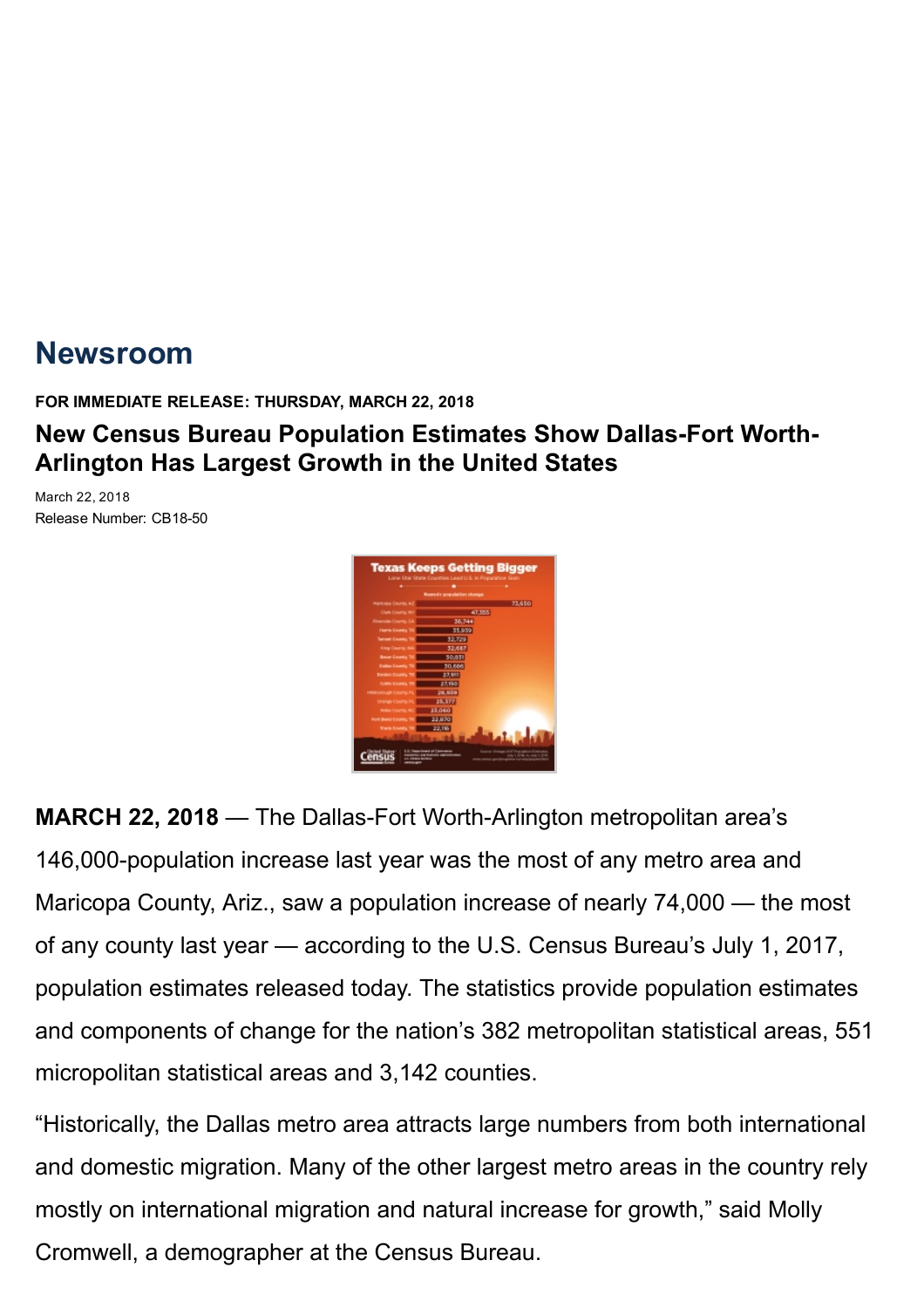Among the nation's counties, the top 10 with the largest numeric growth are all located in the South and the West. The 10 largest counties in the country all maintained their rank compared to last year.

From July 1, 2016, to July 1, 2017, six of the top 10 largest-gaining counties were in Texas — Bexar, Collin, Dallas, Denton, Harris and Tarrant. The remaining four counties on the list were Maricopa County, Ariz.; Clark County, Nev.; Riverside County, Calif.; and King County, Wash. Most of the nation's 3,142 counties grew, with 57 percent gaining in the last year.

## **Counties**

#### Gaining and losing population

- Between 2016 and 2017, 1,790 counties (57.0 percent) gained population and 1,342 counties (42.7 percent) lost population. This compared to 20152016, when 1,655 counties (52.7 percent) gained population and 1,480 counties (47.1 percent) lost population.
- Among counties with a population of 10,000 or more in 2016 and 2017, Falls Church City, Va. (a county equivalent), was the fastest-growing county with a 5.2 percent increase, adding 715 people. The rapid growth was mostly due to an increase in net domestic migration, with 492 more people moving in than out of the area between 2016 and 2017.
- The primary driver behind the growth of the 10 fastest-growing counties, 2016-2017, was net domestic migration.

#### Natural Increase and Decrease

- Between 2016 and 2017, 1,907 counties (60.7 percent) experienced natural increase, meaning there were more births than deaths. This compares to 2015-2016, when 1,942 counties (61.8 percent) experienced natural increase.
- Also between 2016 and 2017, 1,200 counties (38.2 percent) experienced natural decrease, meaning more people died in the county than were born. This compares to 2015-2016 when 1,164 counties (37.0 percent) experienced natural decrease.

#### Net Migration

- Between 2016 and 2017, the number of counties that showed a positive net migration was 1,661 (52.9 percent), meaning more people moved into the county than moved out, and 1,470 (46.8 percent) counties showed negative net migration, meaning more people moved out of the county than moved into the county.
- Between 2015 and 2016, 1,469 counties (46.8 percent) showed positive net migration, and 1,660 counties (52.8 percent) showed negative net migration.

#### Metropolitan Areas

#### Growth

- Many of the top 10 metro areas with the largest numeric increases in 2015-2016 were also in the top 10 in 2016-2017, with the following notable exceptions: Washington-Arlington-Alexandria, DC-Va.-Md.-W.Va., climbed to 5th in 2017 from 11th in 2016, and Riverside-San Bernardino-Ontario, Calif., jumped to 7th in 2017 from 13th in 2016.
- In 2017, the Baltimore metro area was now the 20th most populous metro area, up from 21st place in 2016.
- Net domestic migration is the driving factor behind all of the top 10 fastest-growing metro areas that rose in rank St.  $\blacksquare$ George, Utah; Coeur d'Alene, Idaho; Greely, Colo.; Lakeland, Fla.; and Boise, Idaho.

#### Decrease

- Out of 382 metro areas, 87 (22.8 percent) saw population decreases between 2016 and 2017.
- The metro areas that dropped in rank within the top 10 fastest-growing metro areas, between 2016 and 2017, did so because of decreases in net domestic migration. Those areas are Bend-Redmond, Ore.; Provo-Orem, Utah; The Villages, Fla.; Cape Coral-Fort Myers, Fla.; and Austin-Round Rock, Texas.
- The St. Louis, Mo.Ill. metro area dropped out of the top 20 most populous metro areas and swapped places with Baltimore to its new 2017 standing of the 21st most populous area in the nation. In 1960, St Louis was the 9th largest metro area.
- A decrease in net domestic migration, meaning less of a gain from movement within the United States, was the primary factor in the Tampa metro area's drop in rank from 7th in 2016 to 10th in 2017.
- The metro area with the largest percentage decrease in population last year was Casper, Wyo., down by 1.7 percent.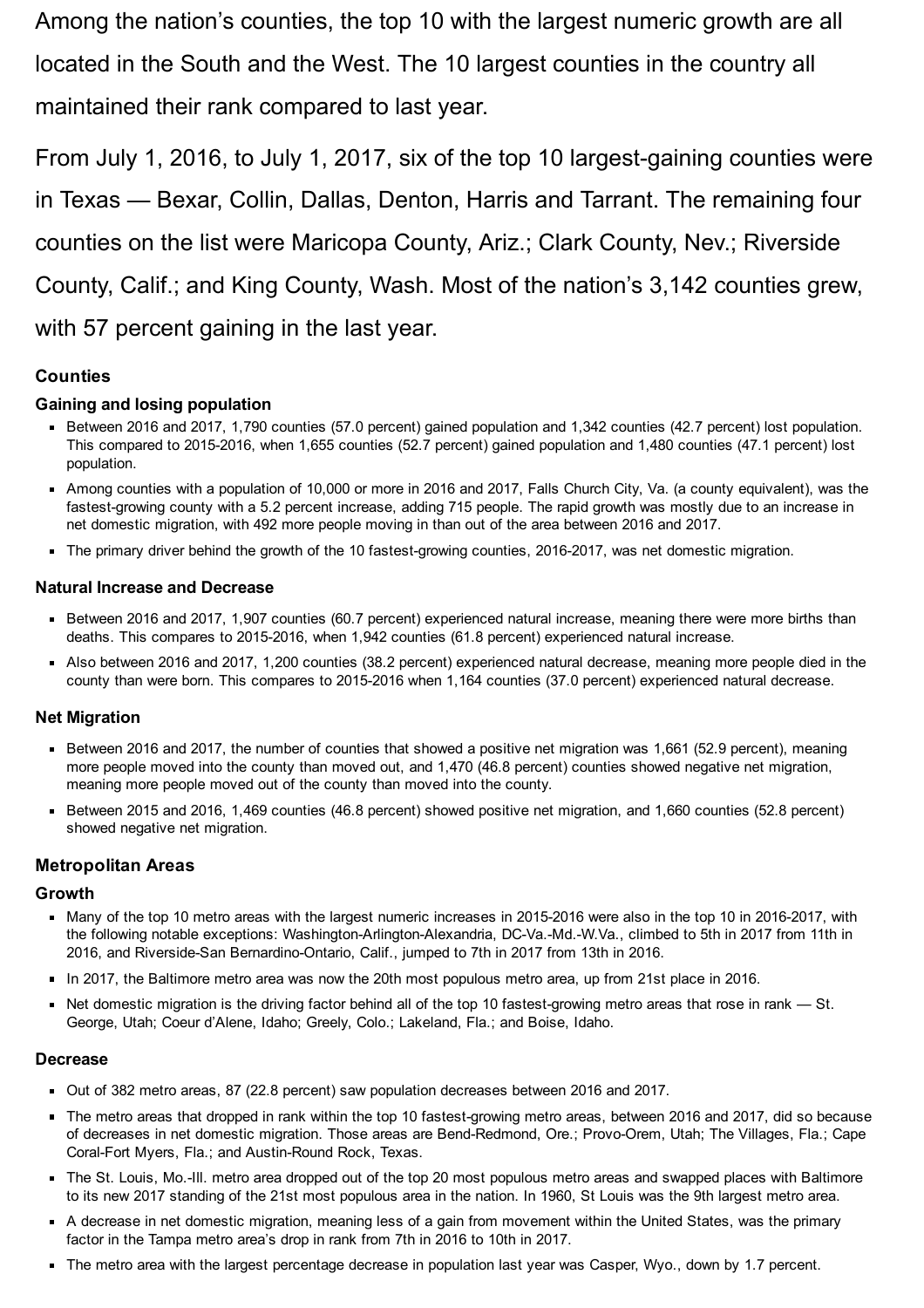#### Puerto Rico

- The estimates show that Puerto Rico had an estimated population of 3.3 million in 2017, a decrease from 3.4 million in 2016. Puerto Rico's population loss is attributed to a large migration of Puerto Ricans to the mainland United States.
- All municipios in Puerto Rico decreased in population in 2015-2016 and 2016-2017.
- The municipio with the largest numeric decrease between 2016 and 2017 was San Juan Municipio (-9,246; -2.7 percent),  $\blacksquare$ followed by Bayamón Municipio (-4,648; -2.5 percent), and Ponce Municipio (-4,140; -2.9 percent).
- The municipio with the largest percentage decrease between 2016 and 2017 was Lares Municipio (-792; -3.0 percent),  $\blacksquare$ followed by Peñuelas Municipio (-628; -3.0 percent), and Guánica Municipio (-501; -3.0 percent).

## Find more tables from this year's release below.

#### **Counties**

#### Table 1

#### Top 10 Most Populous Counties: 2017

| 2017<br>Rank   | 2016<br>Rank   | County                 | 2017<br><b>Population</b> | 2016<br><b>Population</b> | <b>Numeric</b><br>Change | <b>Percent</b><br>Change |
|----------------|----------------|------------------------|---------------------------|---------------------------|--------------------------|--------------------------|
|                | 1              | Los Angeles County, CA | 10, 163, 507              | 10,150,558                | 12,949                   | 0.1                      |
| $\overline{c}$ | $\overline{2}$ | Cook County, IL        | 5,211,263                 | 5,231,356                 | $-20,093$                | $-0.4$                   |
| 3              | 3              | Harris County, TX      | 4,652,980                 | 4,617,041                 | 35,939                   | 0.8                      |
| 4              | 4              | Maricopa County, AZ    | 4,307,033                 | 4,233,383                 | 73,650                   | 1.7                      |
| 5              | 5              | San Diego County, CA   | 3,337,685                 | 3,317,200                 | 20,485                   | 0.6                      |
| 6              | 6              | Orange County, CA      | 3,190,400                 | 3, 177, 703               | 12,697                   | 0.4                      |
| $\overline{7}$ | 7              | Miami-Dade County, FL  | 2,751,796                 | 2,736,543                 | 15,253                   | 0.6                      |
| 8              | 8              | Kings County, NY       | 2,648,771                 | 2,650,859                 | $-2,088$                 | $-0.1$                   |
| 9              | 9              | Dallas County, TX      | 2,618,148                 | 2,587,462                 | 30,686                   | 1.2                      |
| 10             | 10             | Riverside County, CA   | 2,423,266                 | 2,386,522                 | 36,744                   | 1.5                      |

### Table 2

#### Top 10 Largest-Gaining Counties (Numeric Increase): 2016-2017

| 2017<br>Rank   | 2016<br>Rank | County               | 2017<br><b>Population</b> | 2016<br><b>Population</b> | <b>Numeric</b><br>Change | Percent<br>Change |
|----------------|--------------|----------------------|---------------------------|---------------------------|--------------------------|-------------------|
|                |              | Maricopa County, AZ  | 4,307,033                 | 4,233,383                 | 73,650                   | 1.7               |
| $\overline{2}$ | 3            | Clark County, NV     | 2,204,079                 | 2,156,724                 | 47,355                   | 2.2               |
| 3              | 6            | Riverside County, CA | 2,423,266                 | 2,386,522                 | 36,744                   | 1.5               |
| 4              | 2            | Harris County, TX    | 4,652,980                 | 4,617,041                 | 35,939                   | 0.8               |
| 5              | 5            | Tarrant County, TX   | 2,054,475                 | 2,021,746                 | 32,729                   | 1.6               |
| 6              | 4            | King County, WA      | 2,188,649                 | 2,155,962                 | 32,687                   | 1.5               |
| 7              | 8            | Bexar County, TX     | 1,958,578                 | 1,927,747                 | 30,831                   | 1.6               |
| 8              | 7            | Dallas County, TX    | 2,618,148                 | 2,587,462                 | 30,686                   | 1.2               |
| 9              | 12           | Denton County, TX    | 836,210                   | 808,299                   | 27,911                   | 3.5               |
| 10             | 14           | Collin County, TX    | 969,603                   | 942,453                   | 27,150                   | 2.9               |

#### Table 3

#### Top 10 Fastest-Growing Counties (Percentage Increase): 2016-2017\*

| 2017<br>Rank | 2016<br>Rank | County                | 2017<br><b>Population</b> | 2016<br><b>Population</b> | Percent<br>Change | <b>Numeric</b><br>Change |
|--------------|--------------|-----------------------|---------------------------|---------------------------|-------------------|--------------------------|
|              | 1473         | Falls Church city, VA | 14.583                    | 13,868                    | 5.2               | 715                      |
| 2            |              | Comal County, TX      | 141,009                   | 134,142                   | 5.1               | 6,867                    |
| 3            | 5            | Wasatch County, UT    | 32.106                    | 30.571                    | 5.0               | 1,535                    |
| 4            |              | Hays County, TX       | 214,485                   | 204.345                   | 5.0               | 10,140                   |
| 5            | 2            | Kendall County, TX    | 44,026                    | 41.964                    | 4.9               | 2,062                    |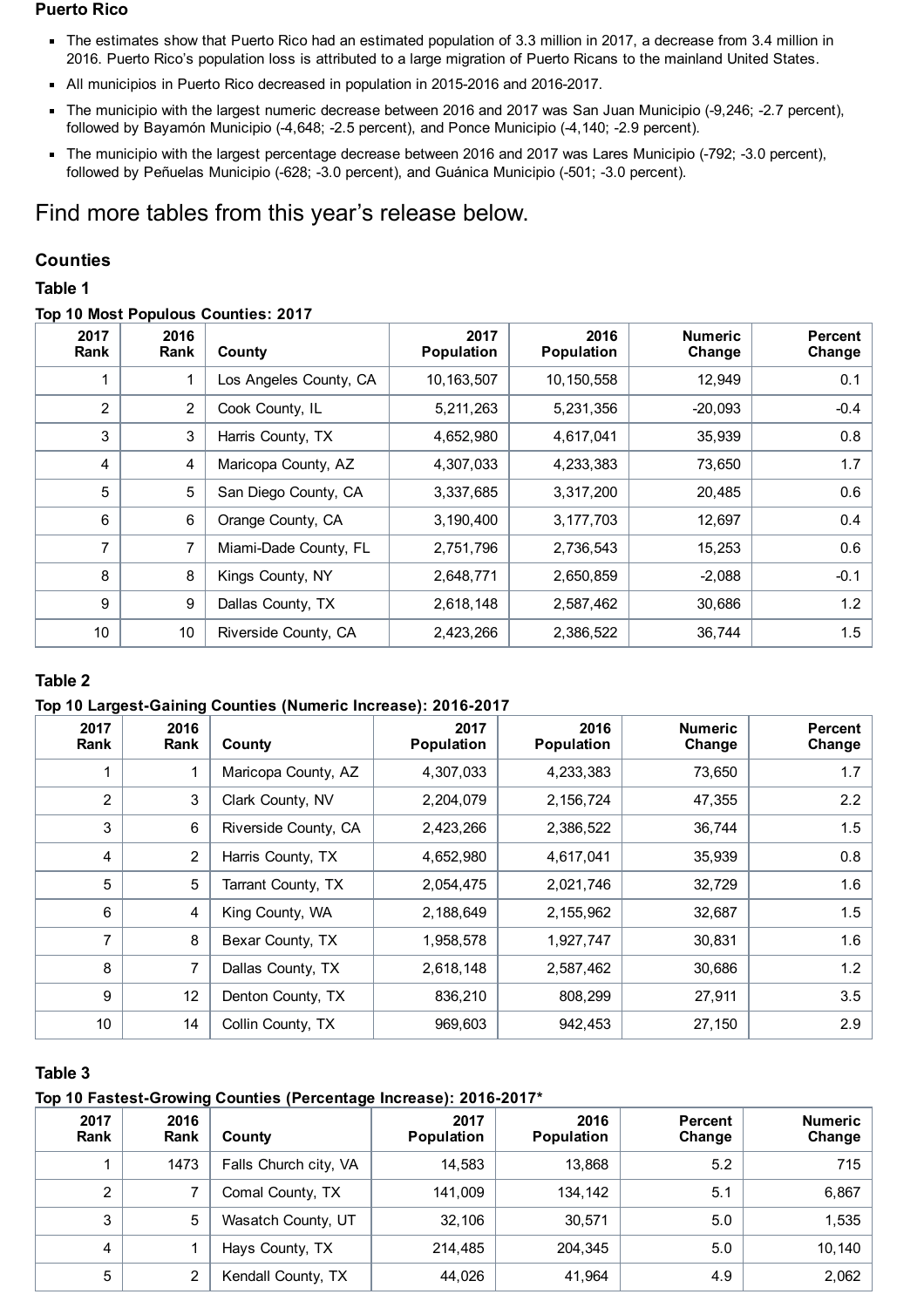| 6  | 21  | Walton County, FL  | 68,376  | 65.440  | 4.5 | 2,936  |
|----|-----|--------------------|---------|---------|-----|--------|
|    | 41  | Tooele County, UT  | 67,456  | 64.599  | 4.4 | 2,857  |
| 8  | 44  | Morgan County, UT  | 11,873  | 11.373  | 4.4 | 500    |
| 9  | 805 | Lumpkin County, GA | 32,873  | 31,528  | 4.3 | 1,345  |
| 10 | 9   | Osceola County, FL | 352,180 | 337,990 | 4.2 | 14,190 |

## \*Among counties with a population of 10,000 or more in 2016 and 2017.

## Table 4

## Top 10 Counties With Numeric Decrease: 2016-2017

| 2017<br>Rank    | 2016<br>Rank   | County                     | 2017<br><b>Population</b> | 2016<br>Population | <b>Numeric</b><br>Change | <b>Percent</b><br>Change |
|-----------------|----------------|----------------------------|---------------------------|--------------------|--------------------------|--------------------------|
| 1               |                | Cook County, IL            | 5,211,263                 | 5,231,356          | $-20,093$                | $-0.4$                   |
| 2               | $\overline{2}$ | Baltimore city, MD         | 611,648                   | 616,958            | $-5,310$                 | $-0.9$                   |
| 3               | 5              | Cuyahoga County, OH        | 1,248,514                 | 1,253,454          | $-4,940$                 | $-0.4$                   |
| 4               | 7              | St. Louis city, MO         | 308,626                   | 313,144            | $-4,518$                 | $-1.4$                   |
| 5               | 10             | Allegheny County, PA       | 1,223,048                 | 1,227,553          | $-4,505$                 | $-0.4$                   |
| 6               | 71             | Honolulu County, HI        | 988,650                   | 992,761            | $-4, 111$                | $-0.4$                   |
| 7               | 6              | Milwaukee County, WI       | 952,085                   | 955,369            | $-3,284$                 | $-0.3$                   |
| 8               | 124            | Anchorage Municipality, AK | 294,356                   | 297,376            | $-3,020$                 | $-1.0$                   |
| 9               | 3              | Wayne County, MI           | 1,753,616                 | 1,756,598          | $-2,982$                 | $-0.2$                   |
| 10 <sup>°</sup> | 19             | Kanawha County, WV         | 183,293                   | 186,097            | $-2,804$                 | $-1.5$                   |

## Table 5

## Top 10 Counties by Percentage Decrease: 2016-2017\*

| 2017<br>Rank | 2016<br>Rank | County                     | 2017<br><b>Population</b> | 2016<br>Population | <b>Percent</b><br>Change | <b>Numeric</b><br>Change |
|--------------|--------------|----------------------------|---------------------------|--------------------|--------------------------|--------------------------|
| 1            | 219          | Campbell County, WY        | 46,242                    | 48,800             | $-5.2$                   | $-2,558$                 |
| 2            | 14           | Martin County, KY          | 11,452                    | 11,947             | $-4.1$                   | $-495$                   |
| 3            | 6            | Geary County, KS           | 33,855                    | 35,208             | $-3.8$                   | $-1,353$                 |
| 4            | 13           | McDowell County, WV        | 18,456                    | 19,139             | $-3.6$                   | $-683$                   |
| 5            | 54           | Dimmit County, TX          | 10,418                    | 10,784             | $-3.4$                   | $-366$                   |
| 6            | 5            | <b>Richland County, MT</b> | 11,039                    | 11,408             | $-3.2$                   | $-369$                   |
| 7            | 21           | Washita County, OK         | 11,134                    | 11,474             | $-3.0$                   | $-340$                   |
| 8            | 4            | Uintah County, UT          | 35,150                    | 36,194             | $-2.9$                   | $-1,044$                 |
| 9            | 3            | Beckham County, OK         | 21,793                    | 22,432             | $-2.8$                   | $-639$                   |
| 10           | 17           | Coahoma County, MS         | 23,154                    | 23,820             | $-2.8$                   | $-666$                   |

## \*Among counties with a population of 10,000 or more in 2016 and 2017.

## Metro Areas

### Table 6

## Top 10 Most Populous Metropolitan Areas: 2017

| <b>2017 Rank</b> | <b>2016 Rank</b> | <b>Metropolitan Area</b>              | 2017 Population | 2016 Population |
|------------------|------------------|---------------------------------------|-----------------|-----------------|
|                  |                  | New York-Newark-Jersey City, NY-NJ-PA | 20,320,876      | 20,275,179      |
|                  | 2                | Los Angeles-Long Beach-Anaheim, CA    | 13,353,907      | 13,328,261      |
| 3                | 3                | Chicago-Naperville-Elgin, IL-IN-WI    | 9,533,040       | 9,546,326       |
| 4                | 4                | Dallas-Fort Worth-Arlington, TX       | 7,399,662       | 7,253,424       |
| 5                | 5                | Houston-The Woodlands-Sugar Land, TX  | 6,892,427       | 6,798,010       |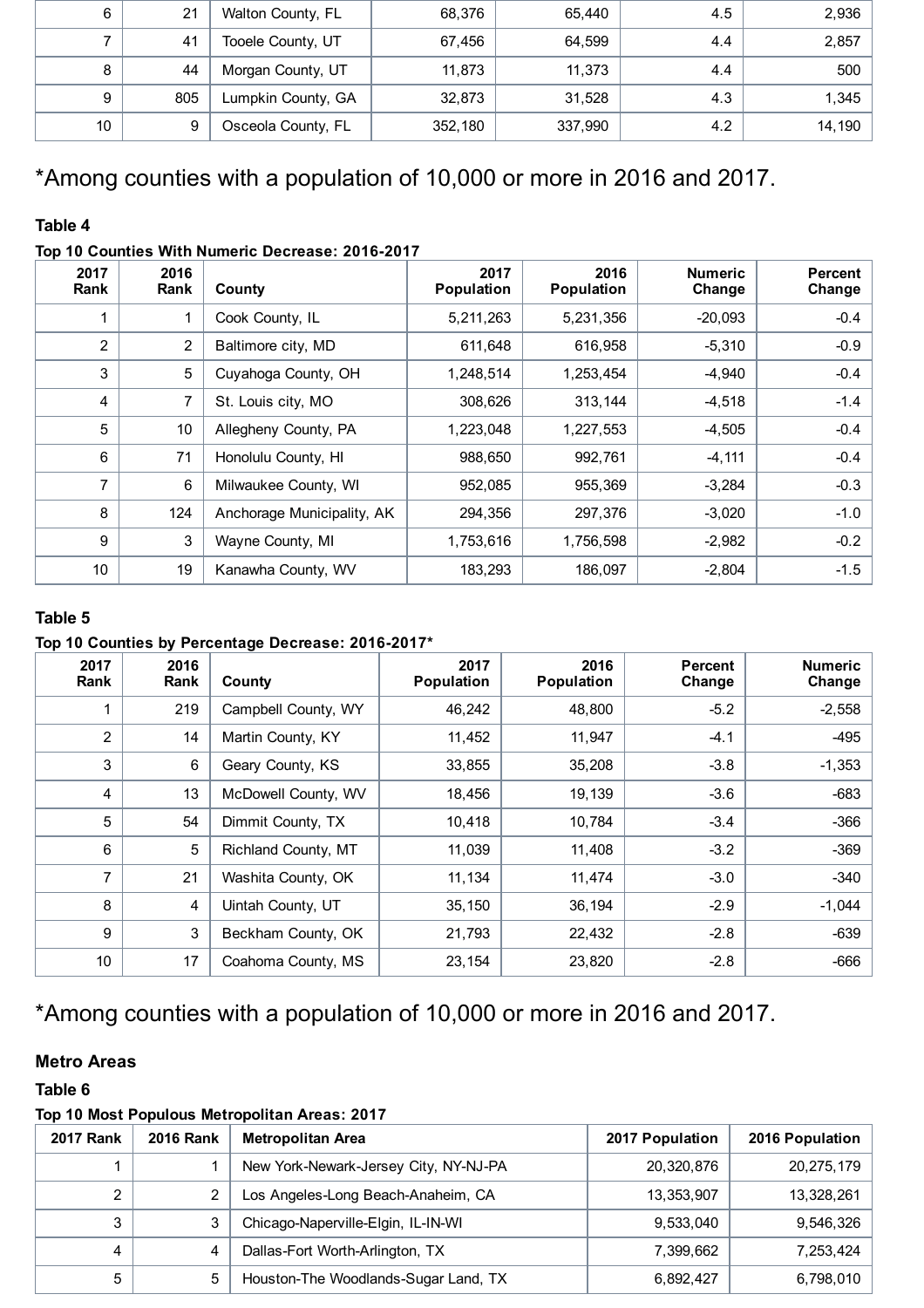| ี  | 6  | Washington-Arlington-Alexandria, DC-VA-MD-WV | 6,216,589 | 6,150,681 |
|----|----|----------------------------------------------|-----------|-----------|
|    |    | Miami-Fort Lauderdale-West Palm Beach, FL    | 6,158,824 | 6,107,433 |
|    | 8  | Philadelphia-Camden-Wilmington, PA-NJ-DE-MD  | 6,096,120 | 6,077,152 |
| 9  | 9  | Atlanta-Sandy Springs-Roswell, GA            | 5,884,736 | 5,795,723 |
| 10 | 10 | Boston-Cambridge-Newton, MA-NH               | 4,836,531 | 4,805,942 |

## Table 7

## Top 10 Largest-Gaining Metropolitan Areas (Numeric Increase): 2016-2017

| 2017<br><b>Rank</b> | 2016<br><b>Rank</b> | <b>Metropolitan Area</b>                     | 2017<br>Population | 2016<br>Population | <b>Numeric</b><br>Change |
|---------------------|---------------------|----------------------------------------------|--------------------|--------------------|--------------------------|
|                     |                     | Dallas-Fort Worth-Arlington, TX              | 7,399,662          | 7,253,424          | 146,238                  |
| 2                   | 2                   | Houston-The Woodlands-Sugar Land, TX         | 6,892,427          | 6,798,010          | 94,417                   |
| 3                   | 3                   | Atlanta-Sandy Springs-Roswell, GA            | 5,884,736          | 5,795,723          | 89,013                   |
| 4                   | 4                   | Phoenix-Mesa-Scottsdale, AZ                  | 4,737,270          | 4,648,498          | 88,772                   |
| 5                   | 11                  | Washington-Arlington-Alexandria, DC-VA-MD-WV | 6,216,589          | 6,150,681          | 65,908                   |
| 6                   | 6                   | Seattle-Tacoma-Bellevue, WA                  | 3,867,046          | 3,802,660          | 64,386                   |
| 7                   | 13                  | Riverside-San Bernardino-Ontario, CA         | 4,580,670          | 4,523,653          | 57,017                   |
| 8                   | 8                   | Orlando-Kissimmee-Sanford, FL                | 2,509,831          | 2,453,333          | 56,498                   |
| 9                   | 9                   | Austin-Round Rock, TX                        | 2,115,827          | 2,060,558          | 55,269                   |
| 10                  |                     | Tampa-St. Petersburg-Clearwater, FL          | 3,091,399          | 3,036,525          | 54,874                   |

## Table 8

### Top 10 Fastest-Growing Metropolitan Areas (Percentage Increase): 2016-2017

| 2017<br><b>Rank</b> | 2016<br><b>Rank</b> | <b>Metropolitan Area</b>                      | 2017<br><b>Population</b> | 2016<br><b>Population</b> | <b>Percent</b><br>Change |
|---------------------|---------------------|-----------------------------------------------|---------------------------|---------------------------|--------------------------|
| 1                   | 9                   | St. George, UT                                | 165,662                   | 159,237                   | 4.0                      |
| $\overline{2}$      | 2                   | Myrtle Beach-Conway-North Myrtle Beach, SC-NC | 464,165                   | 447,793                   | 3.7                      |
| 3                   | 4                   | Greeley, CO                                   | 304,633                   | 294,243                   | 3.5                      |
| 4                   | 3                   | Bend-Redmond, OR                              | 186,875                   | 180,675                   | 3.4                      |
| 5                   | 15                  | Coeur d'Alene, ID                             | 157,637                   | 153,144                   | 2.9                      |
| 6                   | 10                  | Lakeland-Winter Haven, FL                     | 686,483                   | 667,018                   | 2.9                      |
| $\overline{7}$      | 17                  | Boise City, ID                                | 709,845                   | 690,810                   | 2.8                      |
| 8                   | 7                   | Provo-Orem, UT                                | 617,675                   | 601,478                   | 2.7                      |
| 9                   | 8                   | Austin-Round Rock, TX                         | 2,115,827                 | 2,060,558                 | 2.7                      |
| 10                  |                     | The Villages, FL                              | 125, 165                  | 122,121                   | 2.5                      |

## Micro Areas

#### Table 9

### Top 10 Most Populous Micropolitan Areas: 2017

| <b>2017 Rank</b> | <b>2016 Rank</b> | <b>Micropolitan Area</b>  | 2017 Population | 2016 Population |
|------------------|------------------|---------------------------|-----------------|-----------------|
|                  |                  | Claremont-Lebanon, NH-VT  | 216,537         | 216,458         |
| $\overline{2}$   | 2                | Hilo, HI                  | 200,381         | 198,681         |
| 3                | 3                | Torrington, CT            | 182,177         | 183,097         |
| $\overline{4}$   | 6                | Concord, NH               | 149,216         | 148,133         |
| 5                | 4                | Ottawa-Peru, IL           | 149,037         | 149,657         |
| 6                | 5                | Traverse City, MI         | 148,671         | 148,231         |
| 7                |                  | Pottsville, PA            | 142,569         | 143,335         |
| 8                | 8                | Tupelo, MS                | 140,081         | 139,656         |
| 9                | 9                | Eureka-Arcata-Fortuna, CA | 136,754         | 136,449         |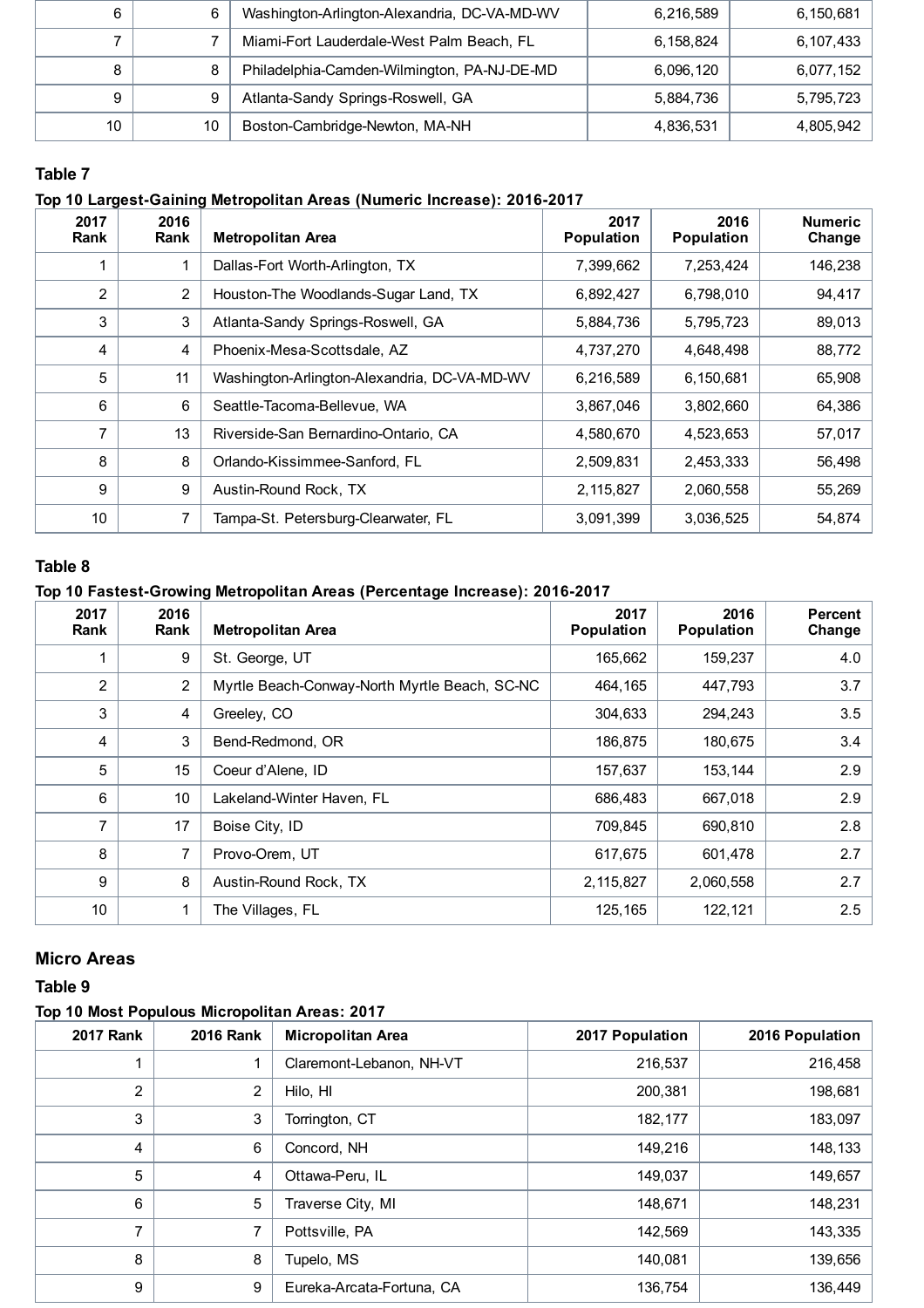| . .<br>$\cdot$ $\circ$<br>$\sim$ | <b>NC</b><br>Dunn.<br>$\sim$ | 122.75<br>754<br>∕د.<br>___ | .899<br>130 |
|----------------------------------|------------------------------|-----------------------------|-------------|
|                                  |                              |                             |             |

## Table 10

#### Top 10 Largest-Gaining Micropolitan Areas (Numeric Increase): 2016-2017

| <b>2017 Rank</b> | <b>2016 Rank</b> | <b>Micropolitan Area</b>     | 2017 Population | 2016 Population | <b>Numeric Change</b> |
|------------------|------------------|------------------------------|-----------------|-----------------|-----------------------|
|                  |                  | Bozeman, MT                  | 107,810         | 104,072         | 3,738                 |
| $\overline{2}$   | 9                | Jefferson, GA                | 67,519          | 64,978          | 2,541                 |
| 3                | 3                | Kalispell, MT                | 100,000         | 97,693          | 2,307                 |
| 4                | 5                | Twin Falls, ID               | 108,751         | 106,793         | 1,958                 |
| 5                | 11               | Pinehurst-Southern Pines, NC | 97,264          | 95,392          | 1,872                 |
| 6                | $\overline{2}$   | Dunn, NC                     | 132,754         | 130,899         | 1,855                 |
| 7                | 4                | Hilo. HI                     | 200,381         | 198,681         | 1,700                 |
| 8                | 20               | Cookeville, TN               | 111,363         | 109,703         | 1,660                 |
| 9                | 17               | Shelton, WA                  | 63,710          | 62,123          | 1,587                 |
| 10               | 16               | Centralia, WA                | 78,200          | 76,630          | 1,570                 |

#### Table 11

#### Top 10 Fastest-Growing Micropolitan Areas (Percentage Increase): 2016-2017

| <b>2017 Rank</b> | <b>2016 Rank</b> | <b>Micropolitan Area</b> | 2017 Population | 2016 Population | <b>Percent Change</b> |
|------------------|------------------|--------------------------|-----------------|-----------------|-----------------------|
|                  |                  | Heber, UT                | 32,106          | 30,571          | 5.0                   |
| 2                | 6                | Jefferson, GA            | 67,519          | 64,978          | 3.9                   |
| 3                | 4                | Bozeman, MT              | 107,810         | 104,072         | 3.6                   |
| 4                | 3                | Prineville, OR           | 23,123          | 22,344          | 3.5                   |
| 5                | 7                | Los Alamos, NM           | 18,738          | 18,152          | 3.2                   |
| 6                | 42               | Lewisburg, TN            | 32,931          | 31,973          | 3.0                   |
| $\overline{7}$   | 17               | Sandpoint, ID            | 43,560          | 42,343          | 2.9                   |
| 8                | $\overline{2}$   | Ellensburg, WA           | 46,205          | 44,928          | 2.8                   |
| 9                | 53               | Mountain Home, ID        | 26,823          | 26,090          | 2.8                   |
| 10               | 48               | Arcadia, FL              | 36,862          | 35,925          | 2.6                   |

In the coming [months](https://www.census.gov/programs-surveys/popest/about/schedule.html), the Census Bureau will release 2017 population estimates for cities and towns, as well as national, state and county population estimates by age, sex, race and Hispanic origin.

To find out to what counties people are leaving from and moving into, visit the Census Flows [Mapper.](https://flowsmapper.geo.census.gov/) The mapper displays information from the American Community Survey, collected over five-year periods between 2006 and 2015.

## ###

The Census Bureau develops county, metro area and micro area population estimates by measuring population change since the most recent census. The Census Bureau uses administrative records on births, deaths and